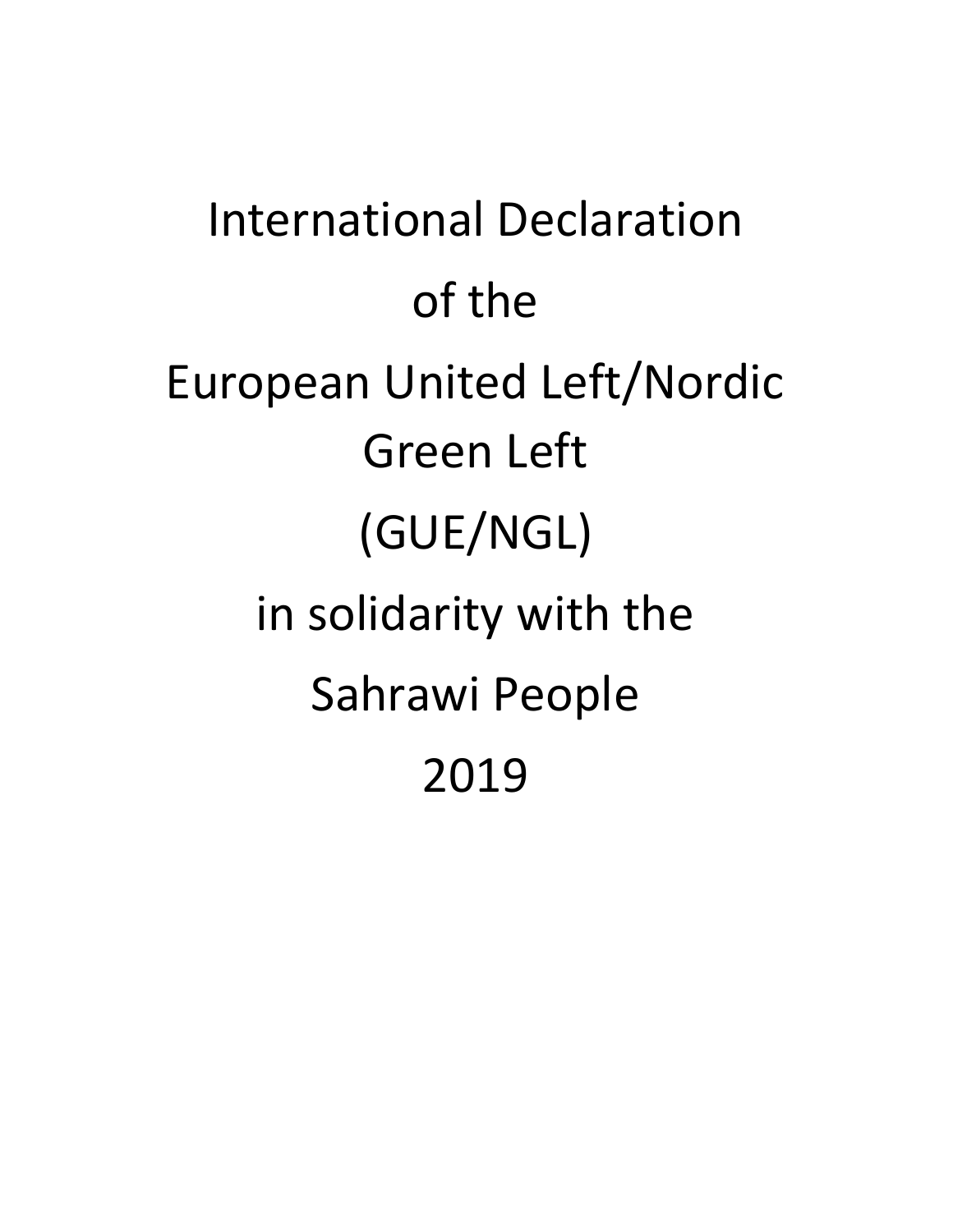- having regard to the Charter of the United Nations, in particular to Article 1, paragraph 2, and Article 55 that include the respect for the principle of self-determination of peoples; as well as to Article 73 thereof in Chapter XI regarding non-self-governing territories,

- having regard to Resolution 34/37 of the General Assembly of the United Nations which recognises the "Frente Popular para la Liberación de Saguía el-Hamra y Río de Oro" (Polisario Front) as the representative of the people of Western Sahara,

whereas according to international law the peoples of colonial and Non-Self-Governing Territories have the inalienable right to self-determination and independence and to the enjoyment of the natural resources of their Territories, as well as their right to dispose of those resources in their best interests;

whereas Western Sahara remains an issue of pending decolonization, discussed repeatedly by the Special Political and Decolonization Committee (Fourth Committee) of the United Nations General Assembly;

whereas the people of Western Sahara have not given their consent to any EU-Morocco agreement de facto applied to Western Sahara; whereas this consent is an indispensable requirement for it to be applied in Western Sahara as established in the rulings of the CJEU, a consent that must be expressed through its legitimate representative, the Polisario Front, in application of Resolution 34/37 of the General Assembly of the United Nations:

whereas Spain remains de iure administering power, while most of the territory is currently under the foreign military occupation of Morocco, divided by a military wall of more than 2,700 kilometres; whereas access to the natural resources of Western Sahara is one of the keys of the conflict and its exploitation without consent of the Saharawi people supposes a violation of Article 73 of the Charter of the United Nations;

whereas after 15 years of war between Morocco and Polisario Front, a ceasefire took place between both parties in 1991 leading to the creation of the United Mission for the Referendum in Western Sahara (MINURSO) which has failed so far to fulfil its main mission, -the organization of the referendum of self-determination-, whereas its mandate has been renewed every year by the UN Security Council, whereas MINURSO has no monitoring mandate on human rights in the territory;

whereas on 31 October 2018 the UN Security Council adopted resolution 2440 that extended the mandate of MINURSO only for further six months; whereas in December 2018 the UN Secretary General Personal Envoy for Western Sahara organized the first direct talks between the Polisario Front and Morocco since 2012;

whereas the perspective of the European United Left/Nordic Green Left (GUE/NGL) towards Western Sahara is based on the values of peace, democracy, justice, the respect for the principles of the United Nations Charter, Human Rights and International Law, as well as the firm support to the legitimate right of self-determination for the Sahrawi people;